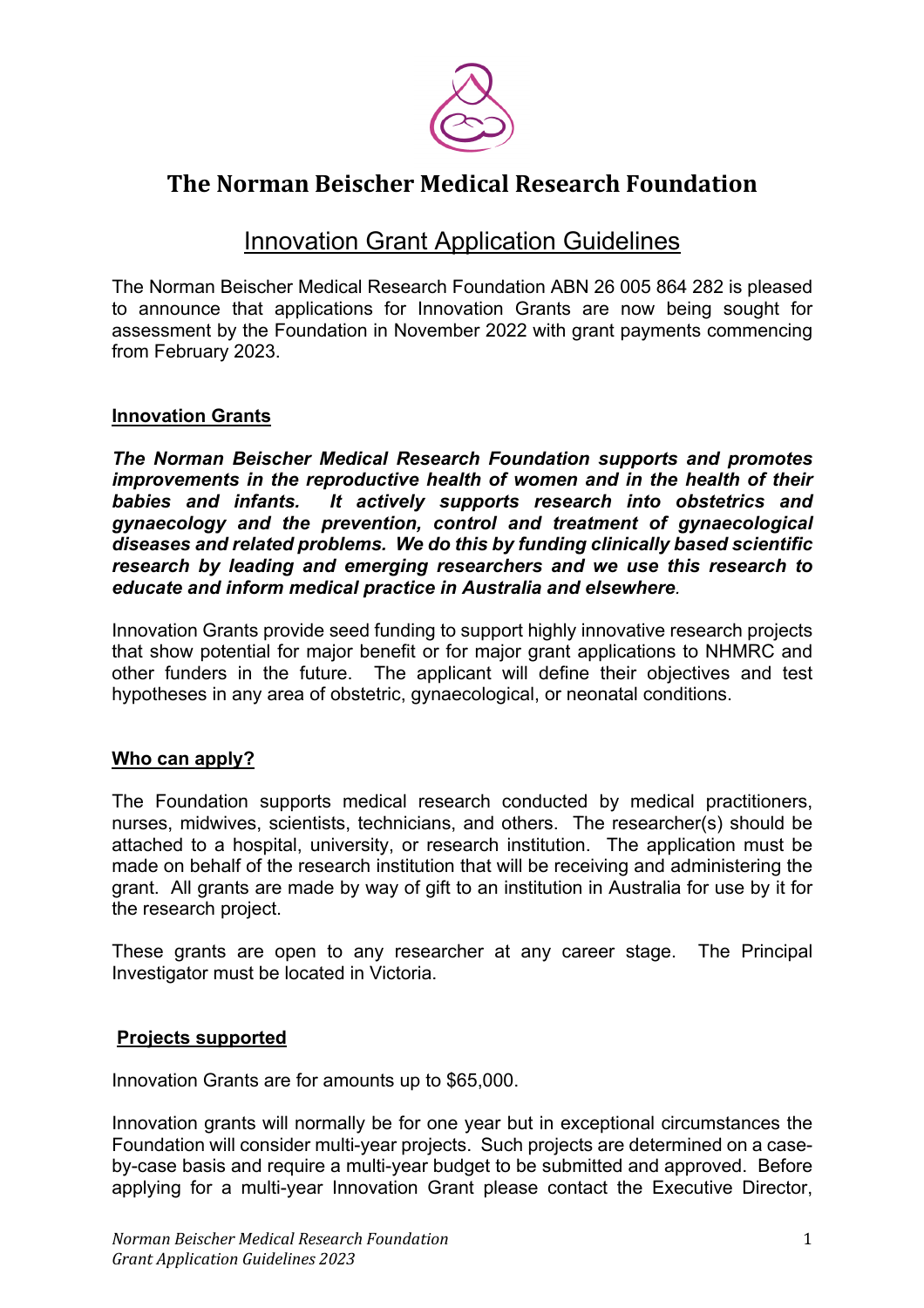Andrew Brookes, at admin@nbmrf.org.au or on 0418 335 651 to discuss your application.

Projects where applicants seek to collaborate with other parties who bring to the project additional and necessary expertise, leverage, or funding for example, will be considered alongside all other projects, and will be assessed according to grant assessment criteria.

Clinical research is a priority for funding, and it is defined as a study in human volunteers to evaluate the efficacy and safety of a therapy or intervention. This may include, but not be limited to, the study of a surgical procedure, medications, biologics, diagnostics, medical devices, and patient education systems.

Under normal circumstances, the Foundation does not fund studies involving animals.

The Foundation supports researchers and projects where the Principal Investigator is in Victoria.

Funds can be allocated to the salary of research assistants, consumable items, and equipment. In general, funds are not available for secretarial assistance or personal computers, or items considered as standard for any research institution. Funds are not available for travel expenses.

An applicant may not apply for, use, or accept Foundation funds for a research project already fully supported by funds from another public or private source. However, the Foundation is prepared to fund discrete sections of research projects for which other funding has not been provided. Accordingly, full disclosure of all available and pending funds for research support must be made in the grant application.

Research projects should commence within six months of the date of approval by the Foundation. Should this not be possible, or if unforeseen delays occur, approval should be sought from the Foundation for the delayed project to proceed.

### **Ethics**

Where appropriate, research projects must be approved by an authorised Human Research Ethics Committee. Prior to the release of grant funds, a copy of the letter of approval from the relevant Ethics Committee must be submitted to the Foundation.

Should any animal study be funded by the Foundation, it is a requirement that, before funding is released, a copy of the approval from an Animal Research Ethics Committee must be submitted.

The Norman Beischer Medical Research Foundation acknowledges that all research involving humans must follow the National Statement on Ethical Conduct in Human Research, 2007 and the Australian Code for the Responsible Conduct of Research, 2018. The Foundation requires that all research funded by it involving humans has received ethical approval by an authorised Human Research Ethics Committee. The Foundation also requires that funded researchers are familiar with both the National Statement and the Code of Responsible Conduct of Research. The lead researcher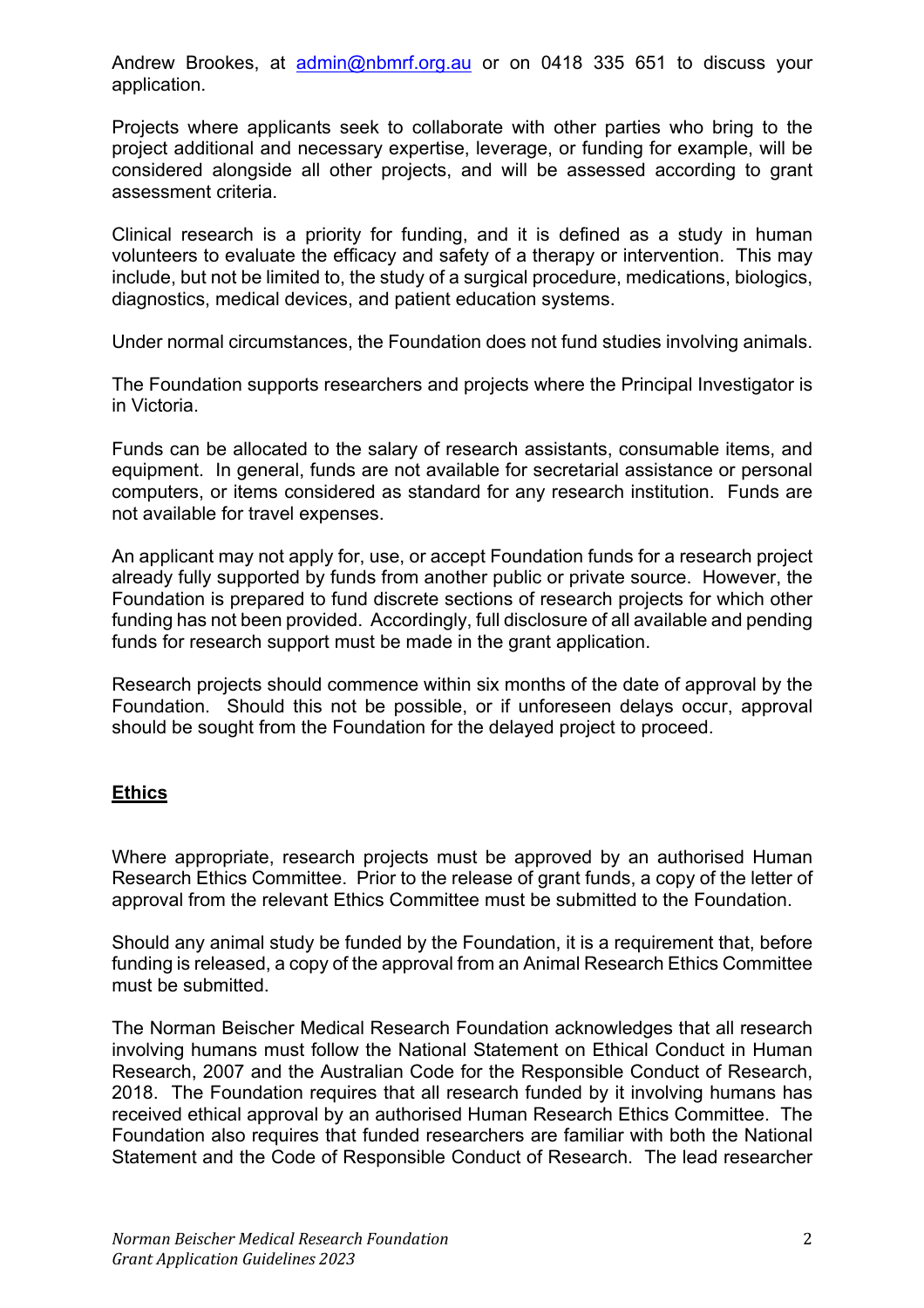should have a good understanding of the National Statement and the Code and take responsibility for the conduct of the research project.

The Foundation's Research Committee, in assessing research applications, will give consideration to ethical aspects of the research projects.

The Foundation expects that both researchers, and their supporting institutions, adhere to the ethical conduct of research. The Foundation should be informed by the lead researcher of any decision by a Human Research Ethics Committee that impacts on the conduct of the research funded by The Foundation.

### **Reporting Requirements**

A final project report must be submitted within 4 months of completion of the project. The report should outline key findings and any projected follow on or impact of the project.

For multi-year grants, continued funding is dependent on submission of annual reports demonstrating satisfactory progress.

If events occur that have a significant impact on the project prior to the scheduled reporting date, the Foundation should be notified immediately.

Copies of any journal publications or theses published from a research study funded by the Foundation must be forwarded to the Foundation. The Foundation is to be advised of any presentations at national or international conferences of the projects it has supported.

It is expected that the Foundation will be acknowledged as the funder of such projects in any relevant presentation and / or publication.

### **Application Process and Submission Requirements**

Grant applicants are required to use the application template for their submissions. Please download a copy of the current Innovation Grant Application Template at http://www.nbmrf.org.au/grants/. Completed applications need to be returned to: admin@nbmrf.org.au by 12 noon, Thursday 1<sup>st</sup> September 2022.

The first principal investigator will be deemed to be the Research Project Co-ordinator (RPC), who is responsible for communication between the Foundation and the research institution. The RPC will have responsibility for direction of the research project. The RPC is responsible for the timely submission of the application, attend any interview, if requested, and to prepare the reports on the progress of the research project.

The RPC must declare in their application any real or perceived conflict of interest they have in applying to the Foundation, and the Foundation reserves the right not to offer funding on that basis.